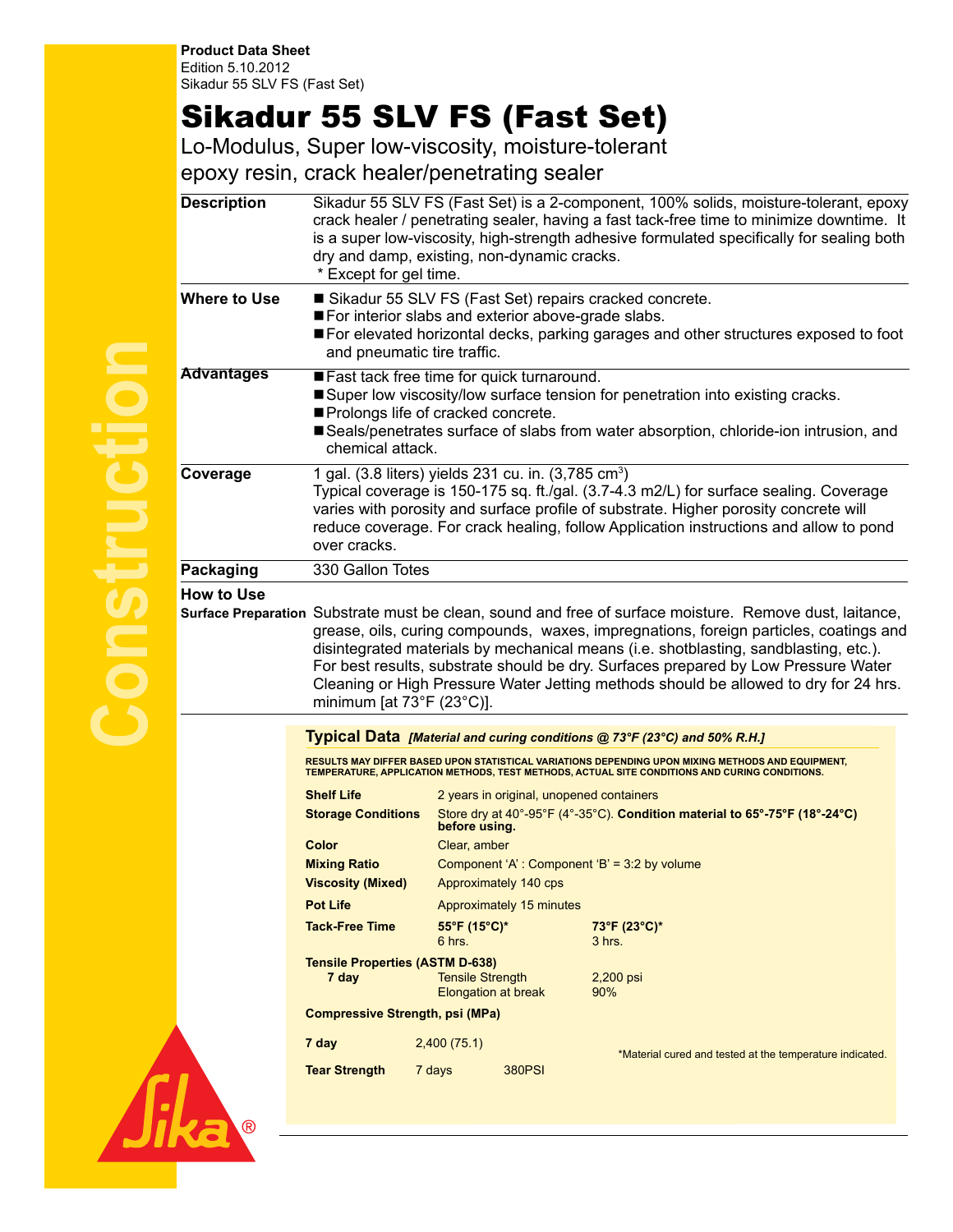| Mixing             | Mix 2 Components of 'B' to 3 parts Components of 'A' by volume into a clean pail. Mix<br>thoroughly for 3 minutes with Sika paddle or jiffy mixer on a low-speed (400-600 rpm)<br>drill until uniformly blended. Mix only that quantity which can be used within its pot life.                                                                                                                                                                                                                                                                                                                                                                                                                                                                                                                                                                                                                                                                                                                 |  |  |  |  |
|--------------------|------------------------------------------------------------------------------------------------------------------------------------------------------------------------------------------------------------------------------------------------------------------------------------------------------------------------------------------------------------------------------------------------------------------------------------------------------------------------------------------------------------------------------------------------------------------------------------------------------------------------------------------------------------------------------------------------------------------------------------------------------------------------------------------------------------------------------------------------------------------------------------------------------------------------------------------------------------------------------------------------|--|--|--|--|
| Application        | To gravity feed cracks: Sikadur 55 SLV FS (Fast Set) is applied to horizontal surfaces<br>by flat squeegee or broom. Spread material over area and allow to pond over cracks. Let<br>material penetrate into cracks and substrate. Remove excess epoxy with roller leaving no<br>visible surface film. For cracks greater than 1/8 in. (3 mm) wide, fill crack with oven-dried<br>sand before applying Sikadur 55 SLV FS (Fast Set). Seal cracks from underside, when<br>accessible, to prevent leakage.                                                                                                                                                                                                                                                                                                                                                                                                                                                                                       |  |  |  |  |
|                    | A second treatment may be required on very porous substrates. Apply second treatment<br>before broadcasting                                                                                                                                                                                                                                                                                                                                                                                                                                                                                                                                                                                                                                                                                                                                                                                                                                                                                    |  |  |  |  |
|                    | After treatment, wait a minimum of 20-30 minutes at 73°F (23°C) before broadcasting<br>sand. Cover with broadcast of an oven-dried 20/40 silica sand or similar sand. Distribute<br>evenly over the surface to excess at a rate of 30-40 lbs./100 sq. ft Remove any loose<br>sand and open to traffic once epoxy has cured. Consult Sika Technical Service at 1-800-<br>933-SIKA for additional information.                                                                                                                                                                                                                                                                                                                                                                                                                                                                                                                                                                                   |  |  |  |  |
| <b>Limitations</b> | Do not thin. Addition of solvents will prevent proper cure.                                                                                                                                                                                                                                                                                                                                                                                                                                                                                                                                                                                                                                                                                                                                                                                                                                                                                                                                    |  |  |  |  |
|                    | Material is a vapor barrier after cure.<br>■ Do not apply if rain is imminent. Water exposure or humidity will affect surface ap-<br>pearance and may cause surface whitening.                                                                                                                                                                                                                                                                                                                                                                                                                                                                                                                                                                                                                                                                                                                                                                                                                 |  |  |  |  |
|                    | Not an aesthetic product. Color may alter due to variations in lighting and/or UV                                                                                                                                                                                                                                                                                                                                                                                                                                                                                                                                                                                                                                                                                                                                                                                                                                                                                                              |  |  |  |  |
|                    | exposure.<br>Sealed concrete surface may appear blotchy due to differential absorption.<br>Allow sufficient time for the substrate to dry after rain or other inclement conditions.<br><b>Application temperature of substrate must be minimum 5°F (3°C) above the dew</b><br>point.                                                                                                                                                                                                                                                                                                                                                                                                                                                                                                                                                                                                                                                                                                           |  |  |  |  |
|                    | ■ Minimum ambient and substrate temperature 40°F (4°C). Maximum application tem-<br>perature 85°F.                                                                                                                                                                                                                                                                                                                                                                                                                                                                                                                                                                                                                                                                                                                                                                                                                                                                                             |  |  |  |  |
|                    | ■ Do not inject cracks greater than 1/4 in. (6 mm) Consult Technical Service at 1-800-<br>933-SIKA.                                                                                                                                                                                                                                                                                                                                                                                                                                                                                                                                                                                                                                                                                                                                                                                                                                                                                            |  |  |  |  |
|                    | ■Minimum age of concrete is 21-28 days, depending on curing and drying conditions.<br>Not designed to seal or inject cracks under hydrostatic pressure during application.<br>Penetration results will vary. Factors that may impede penetration include, but are not<br>limited to, temperature (ambient and material), geometry of crack, concrete porosity, and<br>dirt inside cracks.                                                                                                                                                                                                                                                                                                                                                                                                                                                                                                                                                                                                      |  |  |  |  |
|                    | Product is not appropriate for use in dynamic cracks.                                                                                                                                                                                                                                                                                                                                                                                                                                                                                                                                                                                                                                                                                                                                                                                                                                                                                                                                          |  |  |  |  |
| <b>WARNING</b>     | PART A: WARNING: IRRITANT, SENSITIZER. Contains bisphenol-A-(epichlorhydrin)<br>epoxy resin (CAS:25068-38-6); bisphenol F-(epichlorhydrin) epoxy resin (CAS:28064-<br>14-4); [[(2-ethylhexyl)oxy]methyl]oxirane (2-ethylhexyl glycidyl ether) (CAS:2461-15-6);<br>1,3-bis(2,3-epoxypropoxy)-2,2-dimethylpropane (CAS:17557-23-2); and 2,3-Epoxypro-<br>pylneodecanoate (CAS:26761-45-5). Causes eye/skin irritation. Harmful if swallowed.<br>May cause respiratory tract irritation. May cause allergic skin reaction after prolonged<br>contact.                                                                                                                                                                                                                                                                                                                                                                                                                                             |  |  |  |  |
|                    | WARNING! This product contains a chemical known in the State of California to<br>cause birth defects or other reproductive harm.                                                                                                                                                                                                                                                                                                                                                                                                                                                                                                                                                                                                                                                                                                                                                                                                                                                               |  |  |  |  |
|                    | PART B: WARNING: CORROSIVE, SENSITIZER. Avoid direct contact. Contains Non-<br>ylphenol (CAS:25154-52-3), m-phenylenebis(methylamine) (CAS:1477-55-0), Benzyl<br>alcohol (CAS:100-51-6), Cycloaliphatic polyamine, 2,4,6-tris(dimethylaminomethyl)<br>phenol (CAS:90-72-2), P-tert-butylphenol (PTBP) (CAS:98-54-4), Trimethylhexameth-<br>ylenediamine (CAS:25620-58-0), and bis[(dimethylamino)methyl]phenol (CAS:71074-<br>89-0). Causes skin/eye/digestive tract burns. May give off vapor that is very irriant/<br>corrosive to respiratory system. Harmful if inhaled/swallowed. May cause allergic skin<br>reaction after prolonged contact. Reports have associated repeated and prolonged<br>exposure to some of the chemicals in this product with permanent brain, liver, kidney<br>and nervous system damage. Intentional misuse by deliberate concentration and<br>inhalation of vapors may be harmful or fatal. Strictly follow all usage, handling<br>and storage instructions. |  |  |  |  |